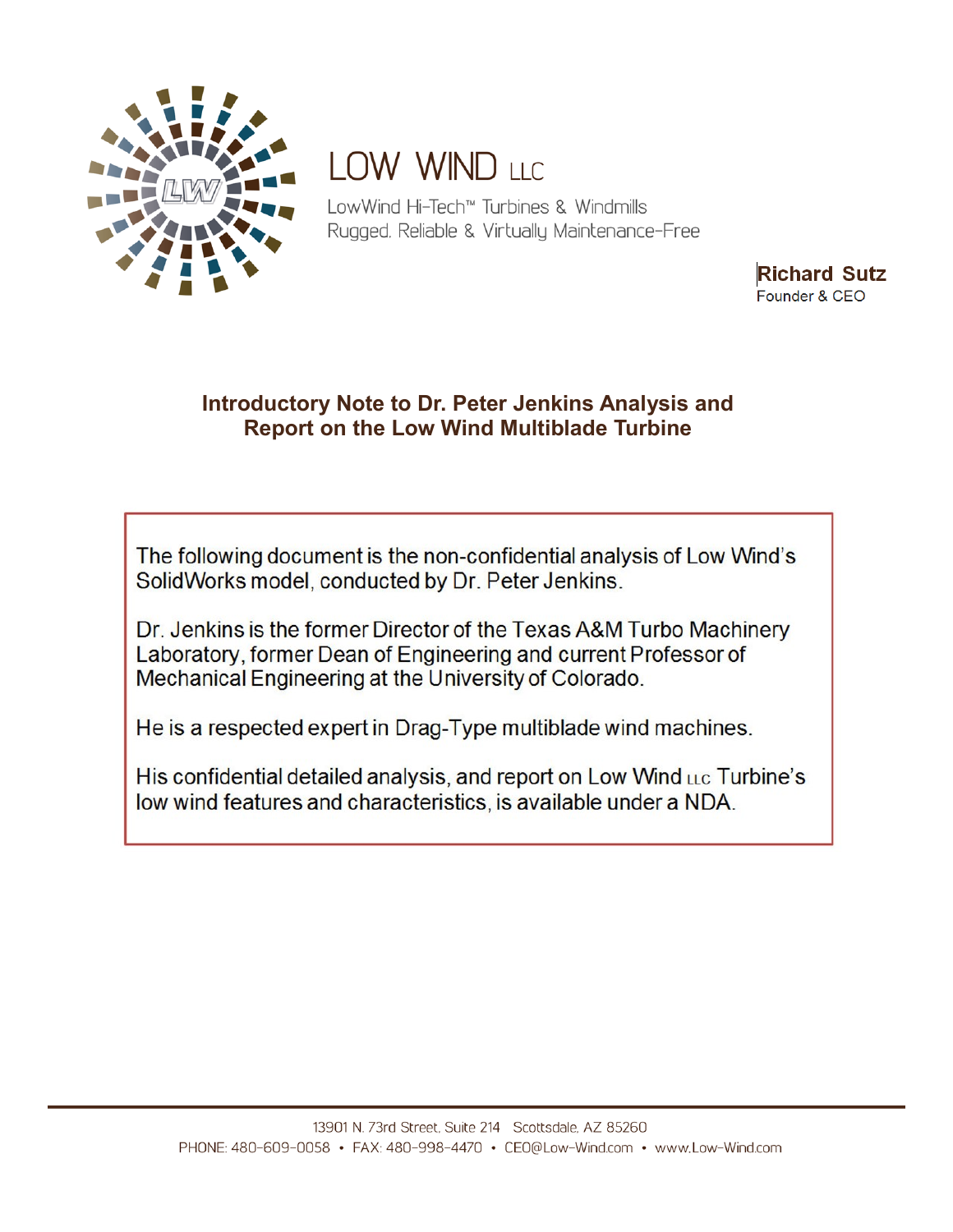# Peter Jenkins, PhD, PE

Date: March 20, 2015

#### To: **Richard K. Sutz**

CEO, Low Wind LLC

#### From: **Peter E. Jenkins, PhD, PE**

Subject: Report on the Engineering Evaluation of the Design and Projected Performance Claims made for the Sutz Low Wind Speed Turbine.

> Because my professional services have been retained under the restrictive terms and conditions of Low Wind's NDA, my report consists of two parts: Part One-Not Confidential, and Part Two-Confidential.

#### **Part One - Not Confidential**

I have conducted an engineering analysis of the Confidential and Proprietary information regarding the development of a multiblade wind turbine that Sutz claims can generate cost-effective utility-grid quality power in wind speeds beginning at 4 MPH.

My analysis and calculations have been based on material Sutz provided to me:

- A software model of his low wind speed turbine
- Backup calculations
- Subsequent information explicitly defining how this would be achieved in an operating wind machine

Based on the above information and after performing my own engineering analysis, my professional opinion is that I confirm the ability of Sutz's low wind machine to generate utility-grid quality power in wind speeds beginning at 4 MPH.

From my analysis, in comparing the power output from the Sutz turbine with a conventional turbine of comparable size, I found that the Sutz turbine provided more power output than the conventional turbine over a wind speed range of 4-45 mph.

On the question of can a commercial wind machine of Sutz's design be manufactured? Sutz has extensive, and to my knowledge, unique experience in the world of low wind speed multiblade wind machines.

He gained this experience during the development of the multiblade high performance water pumping windmill. Therefore, I am confident that he can lead the manufacture of such a wind machine, and I believe such a wind turbine can be manufactured by Sutz.

I look forward to subsequently performing a parallel analysis and validation on Sutz's plan to manufacture, instrument and test a scale model low wind speed turbine for testing in a wind tunnel

A positive engineering analysis of the scale model would permit extrapolation of the scale model results to full size commercial versions.

I would suggest that an additional benefit of the proposed scale model testing program will be the opportunity to optimize the performance of the turbine components.